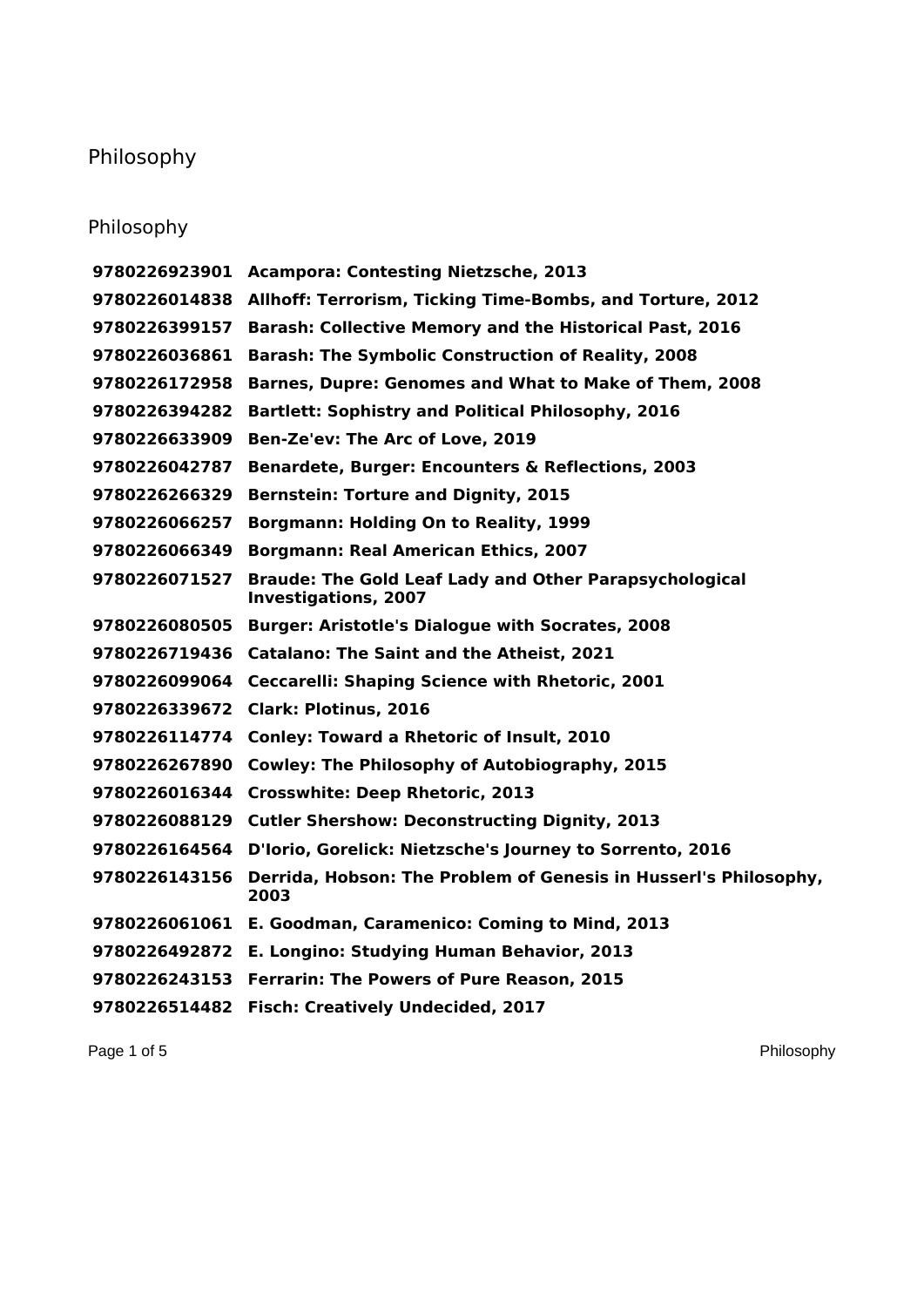**Fischer: Jane Addams's Evolutionary Theorizing, 2019 Fleischacker: Being Me Being You, 2019 Flynn: Sartre, Foucault, and Historical Reason, 2005 Fortier: The Challenge of Nietzsche, 2020 Fraistat: The Liberalism of Care, 2021 Franco: Nietzsche's Enlightenment, 2011 Garver: Aristotle's Politics, 2012 Garver: Confronting Aristotle's Ethics, 2006 Garver: Spinoza and the Cunning of Imagination, 2018 Giere: Scientific Perspectivism, 2006 Grant: In Search of Goodness, 2011 Graver: Stoicism & Emotion, 2007 Gross: Richard Rorty, 2008 Gross: The Secret History of Emotion, 2006 Hall: Value, Conflict, and Order, 2020 Hampe, Winkler: What Philosophy Is For, 2018 Harding: Objectivity and Diversity, 2015 Hick: Artistic License, 2017 Higgs, Light et al: Technology and the Good Life?, 2000 Hodgkin: Following Searle on Twitter, 2017 Höffe, Schott: Critique of Freedom, 2020 Joas, Huebner: The Timeliness of George Herbert Mead, 2016 Kastely: The Rhetoric of Plato'S Republic, 2015 Kekes: Human Predicaments, 2016 Kellert: Borrowed Knowledge, 2008 Kervegan, Ginsburg et al: The Actual and the Rational, 2018 Koopman: How We Became Our Data, 2019 Krause: Freedom Beyond Sovereignty, 2015 Labinger, Collins: The One Culture?, 2001 Lampert: How Socrates Became Socrates, 2021 Lampert: The Enduring Importance of Leo Strauss, 2013 Lampert: What a Philosopher Is, 2018**

Page 2 of 5 Philosophy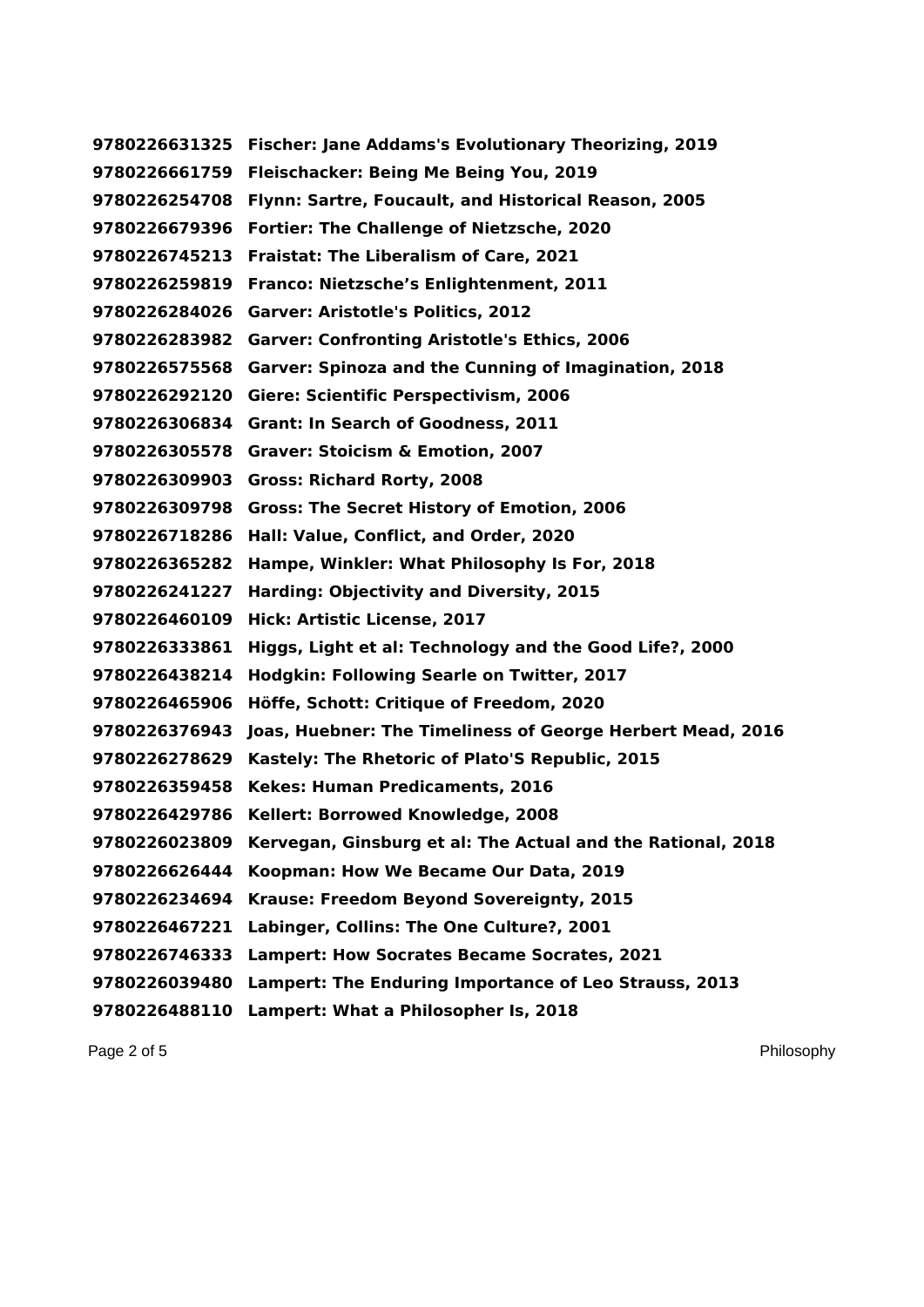**Larmore, Bowman: The Practices of the Self, 2010 Laugier, Ginsburg: Why We Need Ordinary Language Philosophy, LeMahieu, Zumhagen-Yekplé: Wittgenstein and Modernism, 2016 Leder: The Distressed Body, 2016 Leonelli: Data-Centric Biology, 2016 Lingis: Irrevocable, 2018 Lysaker: Philosophy, Writing, and the Character of Thought, 2018 Makkreel: Orientation and Judgment in Hermeneutics, 2015 Marion, Gschwandtner: On Descartes' Passive Thought, 2018 Marion, Lewis: A Brief Apology for a Catholic Moment, 2021 Mattingly: Information and Experimental Knowledge, 2021 Mayhew: The Female in Aristotle's Biology, 2004 McCumber: The Philosophy Scare, 2016 McKeon, Owen et al: On Knowing--The Social Sciences, 2017 Meier, Berman: On the Happiness of the Philosophic Life, 2016 Meier, Berman: Political Philosophy and the Challenge of Revealed Religion, 2017 Meier, Gottschalk: What is Nietzsche's Zarathustra?, 2021 Mensch: Kant's Organicism, 2013 Nassar: The Romantic Absolute, 2013 O'Gorman: Politics for Everybody, 2020 Olsson: Abysmal, 2007 Pangle: Virtue Is Knowledge, 2014 Parens: Maimonides and Spinoza, 2012 Perović: From Data to Quanta, 2021 Peters: Improvising Improvisation, 2017 Peters: The Philosophy of Improvisation, 2009 Pigliucci, Boudry: Philosophy of Pseudoscience, 2013 Pinkard: Practice, Power, and Forms of Life, 2022 Pippin: Interanimations, 2015 Potochnik: Idealization and the Aims of Science, 2017 Ramsey, Pence: Chance in Evolution, 2016**

Page 3 of 5 Philosophy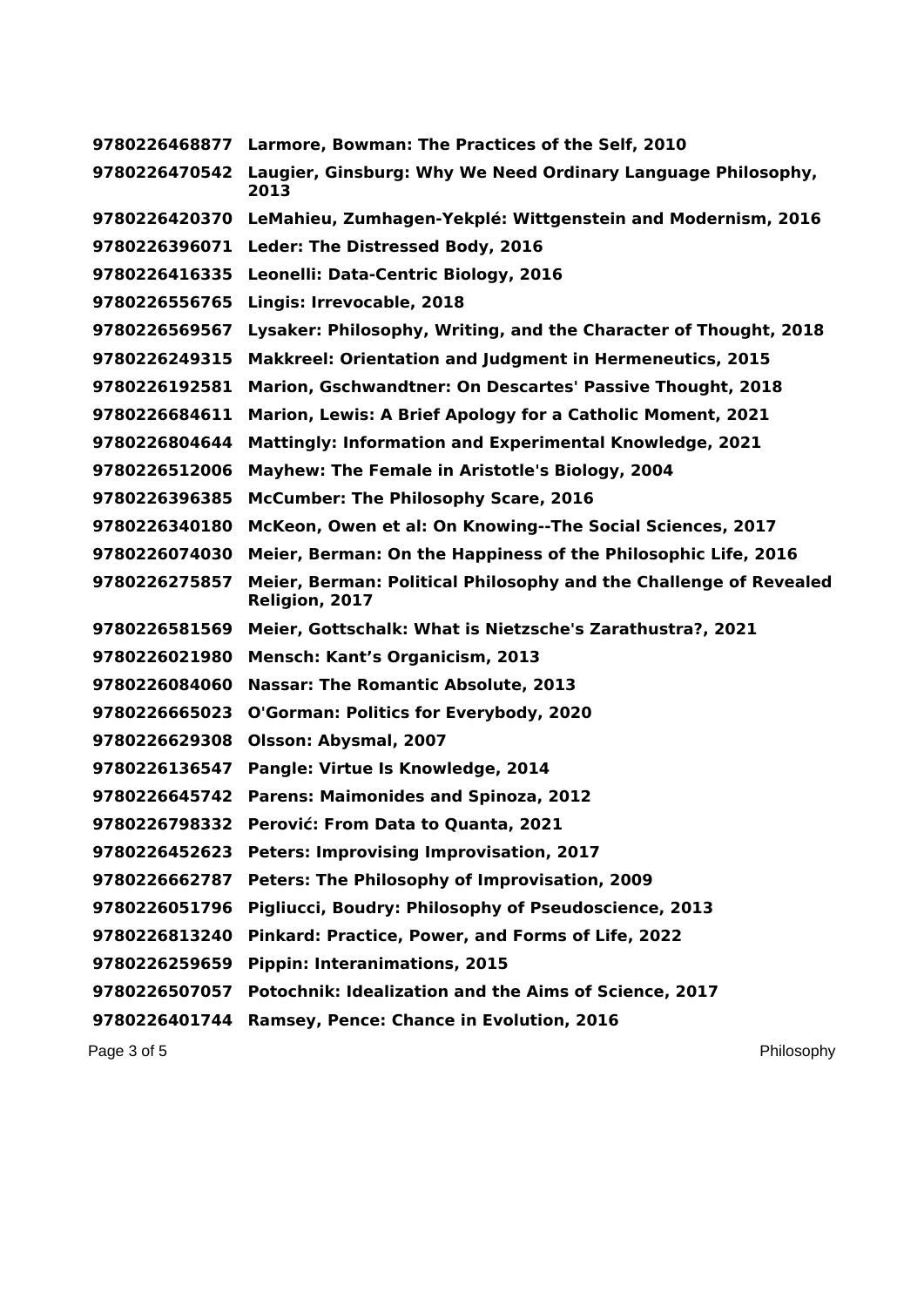**Reames: Seeming and Being in Plato's Rhetorical Theory, 2018 Reynolds: The Third Lens, 2018 Ricco: The Decision Between Us, 2014 Ricoeur, Pellauer: Living Up to Death, 2009 Roberts: Freedom as Marronage, 2015 Rockmore: After Parmenides, 2021 Rockmore: Art and Truth after Plato, 2013 Rockmore: German Idealism as Constructivism, 2016 Rockmore: Kant and Phenomenology, 2011 Rockmore: Marx's Dream, 2018 Rodowick: An Education in Judgment, 2021 Rosen: The Idea of Hegel's "Science of Logic", 2013 Rosenberg: Darwinian Reductionism, 2006 Ross: Two Thumbs Up, 2020 Rouse: Articulating the World, 2015 Rubini: The Other Renaissance, 2014 Sallis: Transfigurements, 2008 Seagrave: The Foundations of Natural Morality, 2014 Shapiro: Nietzsche's Earth, 2016 Sharp: Spinoza and the Politics of Renaturalization, 2011 Shuster: Autonomy After Auschwitz, 2014 Shuster: New Television, 2017 Skeaff: Becoming Political, 2018 Smith: Reading Leo Strauss, 2006 Snyder: Reforming Philosophy, 2006 Sorgner, Furbeth et al: Music in German Philosophy, 2011 Stafford: Ribbon of Darkness, 2019 Stern, Robinson et al: Maimonides' "Guide of the Perplexed" in Translation, 2019 Storm: Metamodernism, 2021 Strauss, Gourevitch et al: On Tyranny, 2013 Struever: Rhetoric, Modality, Modernity, 2009**

Page 4 of 5 Philosophy